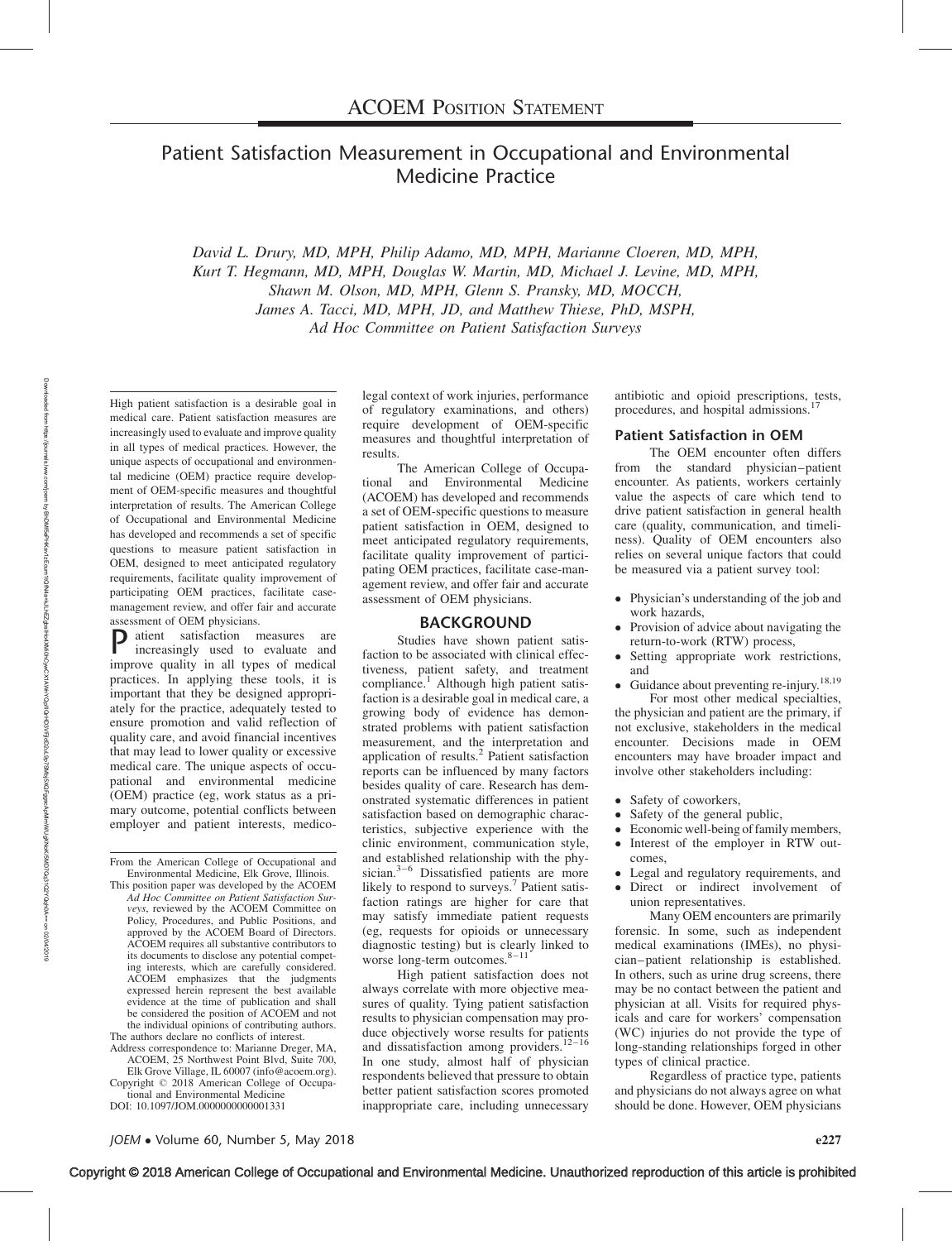are at particular risk of a ''loyalties bind'' because of three main factors. First, OEM physicians place great weight on adherence to evidence-based treatment guidelines (another important quality measure). These guidelines often conflict with patient wishes for off-work notes, opioid prescriptions, or diagnostic testing. Second, there is a greater number of parties for whom the OEM decisions are relevant. Patients may perceive a physician decision different from the patient's wishes as a decision made to please the employer. Third, in many situations, the patient must see a specific OEM physician and patient choice of physician does not exist.

There has been limited research on the determinants of patient satisfaction in OEM, with the emphasis on acute injury care.<sup>20–22</sup> Studies have found that OEM patient satisfaction was more dependent on the patient's ability to choose a physician than clinical quality, outcome, or<br>return to work.<sup>14,19</sup> Washington State's Department of Labor and Industries developed a patient satisfaction survey specific for occupational injury care. This survey was tested, validated, and subsequently used for both research and quality improvement efforts. $23$  In this high-quality study, medical and disability outcomes were the same or better in WC managed care than usual care, but OEM patient satisfaction ratings were significantly lower, primarily related to the issue of restricted choice of physician (something the OEM physician cannot control). In the same study, employers were much more satisfied with the WC managed care intervention than with usual care.<sup>2</sup>

### Recommendations

An OEM patient satisfaction survey needs to deal effectively with the unique features of OEM encounters, ideally with unique question(s) tailored to specific types of OEM visit types. For purposes of patient satisfaction evaluation, ACOEM has identified five OEM visit types which differ in terms of their content and the context:

- 1. Acute, work-related injury visits: Includes for example, acute low back pain, knee/ankle sprains, lacerations, foreign bodies in the eye, simple chemical exposures, and burns. Includes the first and follow-up visits by the same physician or same group of providers.
- 2. Referral visits for injury care and/or consultations for work-related injuries: Includes chronic low back pain and complex chemical exposures.
- 3. Work examinations: Includes post-offer pre-placement physicals, annual physicals, respirator physicals, medical surveillance examinations (eg, OSHA

required examinations), commercial driver examinations, and travel medicine encounters.

- 4. Other examinations: Includes IMEs, and disability, fitness-for-duty, and return-to-work evaluations. These evaluations are usually performed at the request of an employer, insurer, or lawyer after end-of-healing, prolonged absences from work, or lost work time due to Family Medical Leave Act, etc.
- 5. Medical testing only: Includes vision screening; laboratory tests; drug testing; hearing, lung function, and tuberculosis testing; and immunizations.

These OEM visit types differ significantly in terms of factors contributing to patient satisfaction. Therefore, ACOEM recommends limiting comparisons of encounters within each of these five domains.

ACOEM strongly recommends that the following issues are addressed in order to interpret properly patient satisfaction survey results:

- - Use an OEM-specific survey instrument: Standard patient satisfaction survey instruments are inadequate for use in OEM settings.<sup>25</sup> An instrument specific to OEM patient satisfaction is necessary to provide valid data for quality improvement and a fair assessment of OEM physicians and their practices.<sup>22</sup> Our review of the patient satisfaction literature in general medicine and in OEM suggests that the validity of such measurement will be improved if the survey instrument incorporates the following characteristics:
	- (1) OEM physicians are compared with OEM physicians;
	- (2) OEM patient satisfaction scores for specific OEM encounter types are compared with similar OEM encounter types;
	- (3) Survey is anonymous and confidential;
	- (4) Minimum 70% response rate;
	- (5) Minimum of 100 surveys per physician for adequate statistical significance;
	- (6) Measurement of demographic variables; and
	- (7) Prompt timing of survey (immediately after the encounter to within 4 weeks).

ACOEM recommends that survey results for each visit type be considered separately. Caution must be exercised when results are used in benchmarking. Ideally, OEM physicians would be compared with other OEM physicians with adjustment for visit type, state, and other factors. Exogenous factors such as who chooses the OEM physician for WC care

vary by state, and could confound the analysis.

- - View OEM patient satisfaction data in a broad context: Patient satisfaction is only one measure of healthcare quality, and is not always aligned with what physicians consider best practices in medicine. When assessing physician performance, it is essential that administrators, regulators, and others view patient satisfaction data in the broader context of a suite of quality measures. More research is needed to understand factors that may confound analyses of OEM patient satisfaction scores. Assessment and reassessment of these factors will be an ongoing process. As new challenges to accurate analysis are identified, survey instruments will need to adapt to account for them.
- - Consider the interests of employers and the public welfare in the overall evaluation of OEM encounters: Employers expect effective utilization of early return-to-work programs for their injured workers and cost-effective, appropriate medical care services that help workers regain function. Regarding the public welfare, the OEM physician is in a position of public trust when performing qualification examinations on personnel with safety-sensitive jobs. These include commercial motor vehicle drivers, airline pilots, nuclear power plant operators, police officers, and firefighters, among others. In many cases, regulations or consensus medical standards must be followed by the examiner. Adherence to evidence-based medical guidelines for OEM practice is one way of assuring the interests of payers, employers, and the public are being served, in addition to patient interests.
- - Critically evaluate any OEM qualityimprovement process that potentially weakens evidence-based OEM practice outcomes prior to implementation: OEM physicians are appropriately concerned about reduced worker satisfaction scores being used for compensation adjustments when exemplary, evidence-based OEM decision-making is followed. Any OEM financial incentive program tied to worker satisfaction survey results should not inadvertently result in worse evidence-based OEM clinical practice decisions and worse medical outcomes.
- - Minimize unnecessary duplication of worker surveys: Payer case-management review programs have an important, independent, role in maintaining quality of care. Further development and adoption of appropriate OEM patient satisfaction instruments and standards should minimize any unnecessary duplication of worker surveys from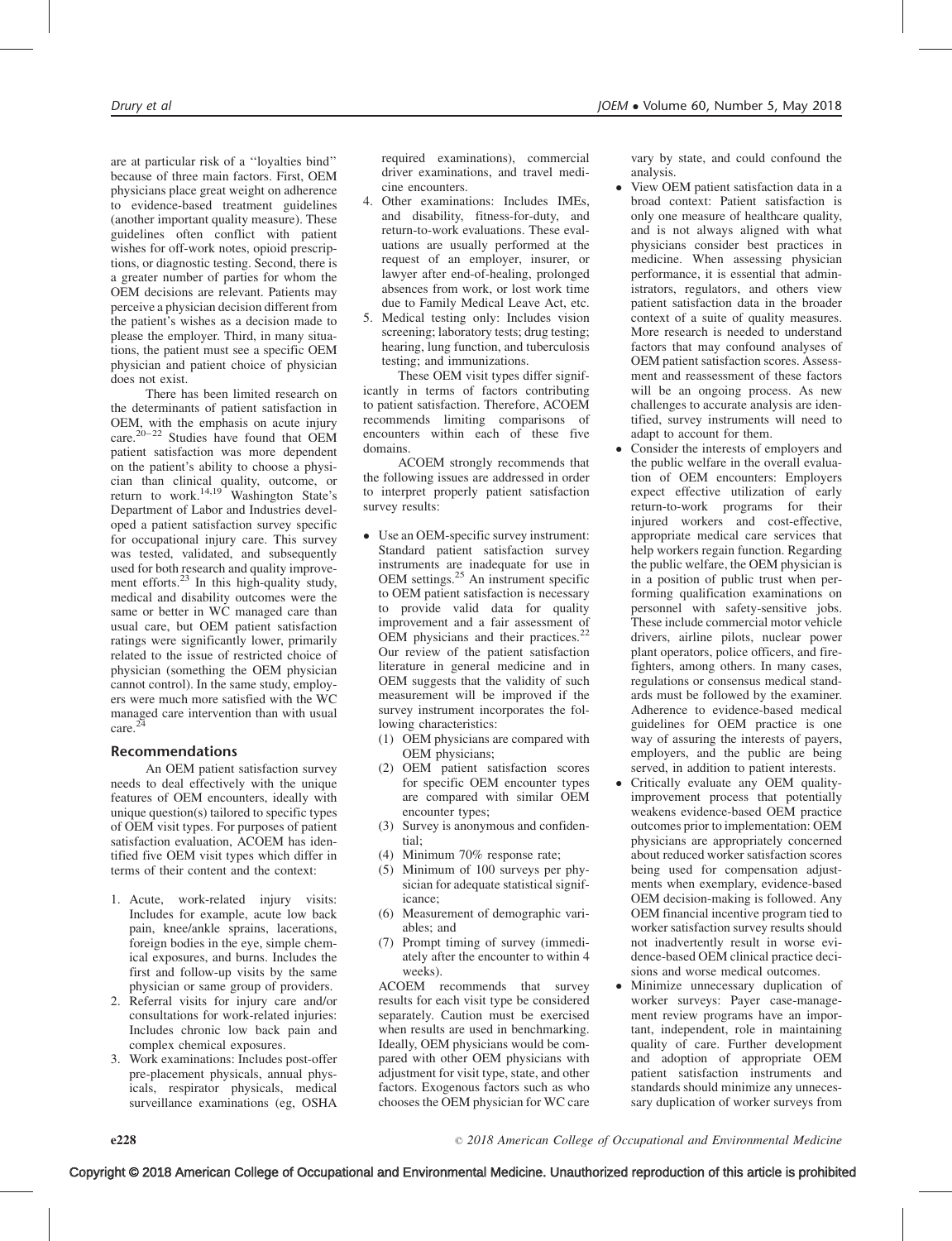OEM practices and case-management programs. Additionally, this approach will potentially foster collaboration of OEM practices and case-management programs to strengthen evidenced-based OEM practice standards.

- Establish a central point for data collection and analysis: The complexity of a survey instrument suitable for measurement of patient satisfaction in OEM encounters, and the analytical difficulties this poses, are important challenges moving forward. To address these issues, ACOEM recommends that the survey be tested and validated with the goal of establishing a central point for collection and analysis of OEM patient satisfaction data.

#### CONCLUSION

Richard Evans, an early patient satisfaction researcher, warns that even with a validated survey instrument, ''We must continue to measure patients' assessments of their experience with individual physicians and try to understand more what they mean, how they correlate with other aspects of individual performance, and how doctors can learn and improve by the assessment. If, however, these assessments become more summative, part of 'performance management', and integral to re-certification, then in terms of procedural justice there has to be more science around validity, reliability, standardized administration of the instruments and sampling and investment in comparative benchmarking."<sup>26</sup>

There is a current focus on incorporating patient satisfaction scores in all medical practices. Development of a validated OEM patient satisfaction survey tool which accommodates the diversity of OEM practice encounters is essential. ACOEM recognizes the value of such an instrument and as our medical specialty representative should be involved in its development and dissemination. ACOEM's Ad Hoc Committee on Patient Satisfaction Surveys has developed an OEM patient satisfaction survey tool (Appendix 1). This initial effort addresses the recommendations in this document. An iterative process of validation, testing, revision, and retesting is anticipated.

#### ACKNOWLEDGMENTS

This document was developed by the Ad Hoc Committee on Patient Satisfaction

Surveys under the auspices of the Council on OEM Practice. The Committee wishes to thank Nancy V. Rodway, MD, MPH, MS, Kurt T. Hegmann, MD, MPH, Glenn S. Pransky, MD, MOCCH, Kathyrn Mueller, MD, MPH, and Melissa Bean, DO, MBA, MPH (Chair, OEM Practice Council) who reviewed this position statement and provided insightful recommendations.

#### **REFERENCES**

- 1. Doyle C, Lennox L, Bell D. A systematic review of evidence on the links between patient experience and clinical safety and effectiveness. BMJ Open. 2013;3:pii: e001570.
- 2. Sitzia J, Wood N. Patient satisfaction: a review of issues and concepts. Soc Sci Med. 1997; 45:1829–1843.
- 3. Bickell NA, Neuman J, Fei K, Franco R, Joseph KA. Quality of breast cancer care: perception versus practice. J Clin Oncol. 2012;30:1791-1795.
- 4. Chang JT, Hays RD, Shekelle PG, et al. Patients' global ratings of their health care are not associated with the technical quality of their care. Ann Intern Med. 2006;144:665– 672.
- 5. Rahmqvist M, Bara AC. Patient characteristics and quality dimensions related to patient satisfaction. *Int J Qual Health Care.* 2010:22: 86–92.
- 6. Rodriguez HP, Marshall RE, Rogers WH, Safran DG. Primary care physician visit continuity: a comparison of patient-reported and administratively derived measures.  $\hat{J}$  Gen Intern Med. 2008;23:1499–1502.
- 7. Bachman JW. The problem with patient satisfaction scores. Fam Pract Manag. 2016;23: 23–27.
- 8. Fenton JJ, Franks P, Feldman MD, et al. Impact of patient requests on provider-perceived visit difficulty in primary care. J Gen Intern Med. 2015;30:214–220.
- 9. Fenton JJ, Jerant AF, Bertakis KD, Franks P. The cost of satisfaction: a national study of patient satisfaction, health care utilization, expenditures, and mortality. Arch Intern Med. 2012;172:405–411.
- 10. Frantsve LM, Kerns RD. Patient-provider interactions in the management of chronic pain: current findings within the context of shared medical decision making. Pain Med. 2007; 8:25–35.
- 11. Zgierska A, Miller M, Rabago D. Patient satisfaction, prescription drug abuse, and potential unintended consequences. JAMA. 2012;307: 1377–1378.
- 12. Fischer B, Keates A, Buhringer G, Reimer J, Rehm J. Non-medical use of prescription opioids and prescription opioid-related harms: why so markedly higher in North America compared to the rest of the world? Addiction. 2014;109:177–181.
- 13. Hegmann KT, Weiss MS, Bowden K, et al. ACOEM practice guidelines: opioids for

treatment of acute, subacute, chronic, and postoperative pain. J Occup Environ Med. 2014; 56:e143–e159.

- 14. Kyes KB, Wickizer TM, Franklin G, et al. Evaluation of the Washington State Workers' Compensation Managed Care Pilot Project I: medical outcomes and patient satisfaction. Med Care. 1999;37:972–981.
- 15. Lembke A. Why doctors prescribe opioids to known opioid abusers. How cultural attitudes and financial disincentives affect the prescribing habits of physicians. Minn Med. 2013; 96:36–37.
- 16. Dowell D, Haegerich T, Chou R. CDC guideline for prescribing opioids for chronic pain – United States, 2016. MMWR Recomm Rep. 2016;65:1–49.
- 17. Zgierska A, Rabago D, Miller MM. Impact of patient satisfaction ratings on physicians and clinical care. Patient Prefer Adherence. 2014; 8:437–446.
- 18. Kilgour E, Kosny A, McKenzie D, Collie A. Healing or harming? Healthcare provider interactions with injured workers and insurers in workers' compensation systems. J Occup Rehabil. 2015;25:220–239.
- 19. Pourat N, Kominski G, Roby D, Cameron M. Satisfaction with care and perceptions of quality among injured workers in California's Workers' Compensation system. J Occup Environ Med. 2007;49:1249–1256.
- 20. Guzik A, Menzel NN, Fitzpatrick J, McNulty R. Patient satisfaction with nurse practitioner and physician services in the occupational health setting. AAOHN J. 2009;57: 191–197.
- 21. Shaw WS, Zaia A, Pransky G, Winters T, Patterson WB. Perceptions of provider communication and patient satisfaction for treatment of acute low back pain. J Occup Environ Med. 2005;47:1036–1043.
- 22. Verbeek JH, de Boer AG, van der Weide WE, et al. Patient satisfaction with occupational health physicians, development of a questionnaire. Occup Environ Med. 2005;62:119-123.
- 23. Kyes KB, Franklin G, Weaver MR. Reliability and validity of medical outcome and patient satisfaction measures among injured workers in Washington State: a pretest. Am J Ind Med. 1997;31:427–434.
- 24. Kyes KB, Wickizer TM, Franklin G. Employer satisfaction with workers' compensation health care: results of the Washington State Workers' Compensation Managed Care Pilot. J Occup Environ Med. 2003;45: 234–240.
- 25. Verbeek J, van Dijk F, Rasanen K, Piirainen H, Kankaanpaa E, Hulshof C. Consumer satisfaction with occupational health services: should it be measured? Occup Environ Med. 2001; 58:272–278.
- 26. Evans RG, Edwards A, Evans S, Elwyn B, Elwyn G. Assessing the practising physician using patient surveys: a systematic review of instruments and feedback methods. Fam Pract. 2007;24:117–127.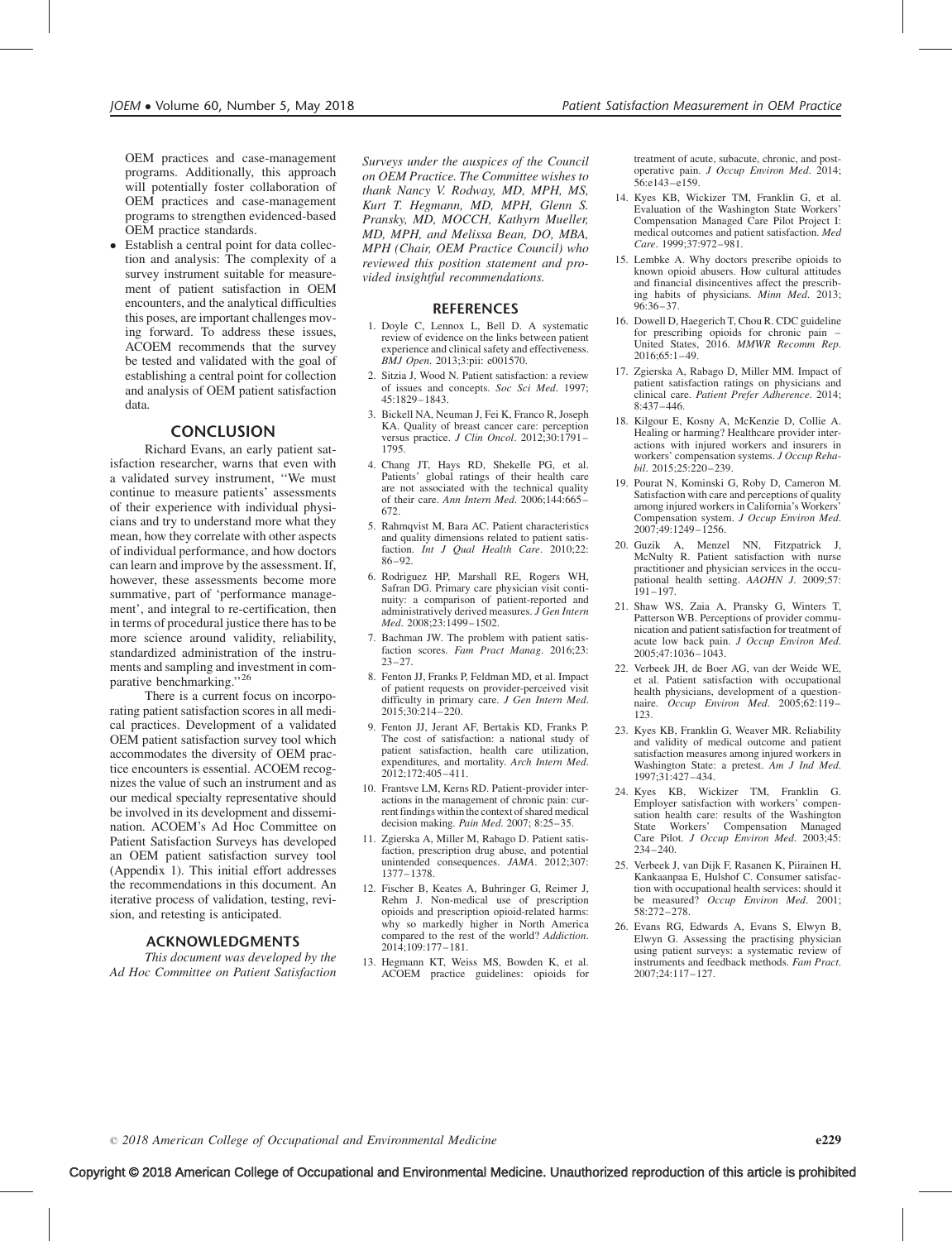## Appendix 1: Patient Satisfaction Measurement in OEM Practice Survey

## Patient Satisfaction Survey

| <b>Drovide</b>    | ____  |
|-------------------|-------|
| Employe<br>,,,,,, | _____ |

Please fill out these questions as best as you can. We will use the answers to help improve how we care for workers. If you have any questions, please ask the person who checked you in. We are happy to help.

- 1. Why did you come to the clinic today?
	- □**Work-related injury** such as acute low back pain, knee/ankle sprains, cuts, something in your eye, chemical exposures, and burns. It can be the first visit and follow-up visits by the same provider or the same group of providers. It does NOT include second or third opinions or consultation visits. Please answer questions 2-21.
	- □ Referral from another health care provider for injury care or consultations for work-related injuries such as low back pain and chemical exposures. It does NOT include acute injury care (the first time you are seeing someone about this injury), disability evaluations or independent medical examinations. Please answer questions 2-21.
	- □**Work Exams** such as pre-placement exams, physicals, annual physicals, respirator physicals, medical surveillance exams (eg, OSHA required exams), DOT exams, Coast Guard physicals, crane operator evaluations, FAA physicals, travel medicine encounters. It does NOT include visits that are only for tests, like hearing or breathing tests. Please answer questions 2-12 and 16-21.
	- □ Other Examinations such as Independent Medical Evaluations, Disability Evaluations, Fitness-for-Duty Evaluations, and Return-To-Work Evaluations. These evaluations are usually done at the request of an employer, insurer or lawyer after end-of-healing, a long time away from work, or lost work time, etc. Please answer questions 2-12 and 16-21.
	- □ Medical Testing Only such as hearing testing, vision screening, drug testing, laboratory testing, spirometry (breathing tests, or "PFTs"), tuberculosis testing, and immunizations. It does NOT include a visit that had BOTH testing and a visit with the provider. Please answer questions 2-7 and 16-21.

| Strongel Agree<br>Please let us know how much you agree with the next 5 questions<br>about the clinic. Please mark only one choice for each question. |                                                                      |  | Neithe. | stroney Disease |  |
|-------------------------------------------------------------------------------------------------------------------------------------------------------|----------------------------------------------------------------------|--|---------|-----------------|--|
| 2.                                                                                                                                                    | This clinic was COMFORTABLE.                                         |  |         |                 |  |
| 3.                                                                                                                                                    | I was GREETED when I entered the clinic.                             |  |         |                 |  |
| 4.                                                                                                                                                    | I was seen ON TIME or told if there was a delay.                     |  |         |                 |  |
| 5.                                                                                                                                                    | The check-in staff was HELPFUL and POLITE.                           |  |         |                 |  |
| 6.                                                                                                                                                    | The nurses/medical assistants were HELPFUL and POLITE.               |  |         |                 |  |
| 7.                                                                                                                                                    | I would RECOMMEND this clinic to co-workers for worker health needs. |  |         |                 |  |

If you chose "Disagree" or "Strongly Disagree," please explain why you wouldn't recommend this clinic to coworkers:

If you marked "Medical Testing Only" in question #1 above, please skip to question #16. Otherwise go to #8.

Please let us know how much you agree with the next 6 questions about the **doctor/provider**. Try not to think about if you agree with their findings or not.

- 8. My doctor was ON TIME for my exam or I was told why the doctor was late.
- 9. My doctor **SPENT ENOUGH TIME** with me.
- 10. My doctor's treatment of me was INDEPENDENT AND FAIR (they were not influenced by outside concerns such as those of my employer).
- 11. My doctor treated me with COURTESY and RESPECT.